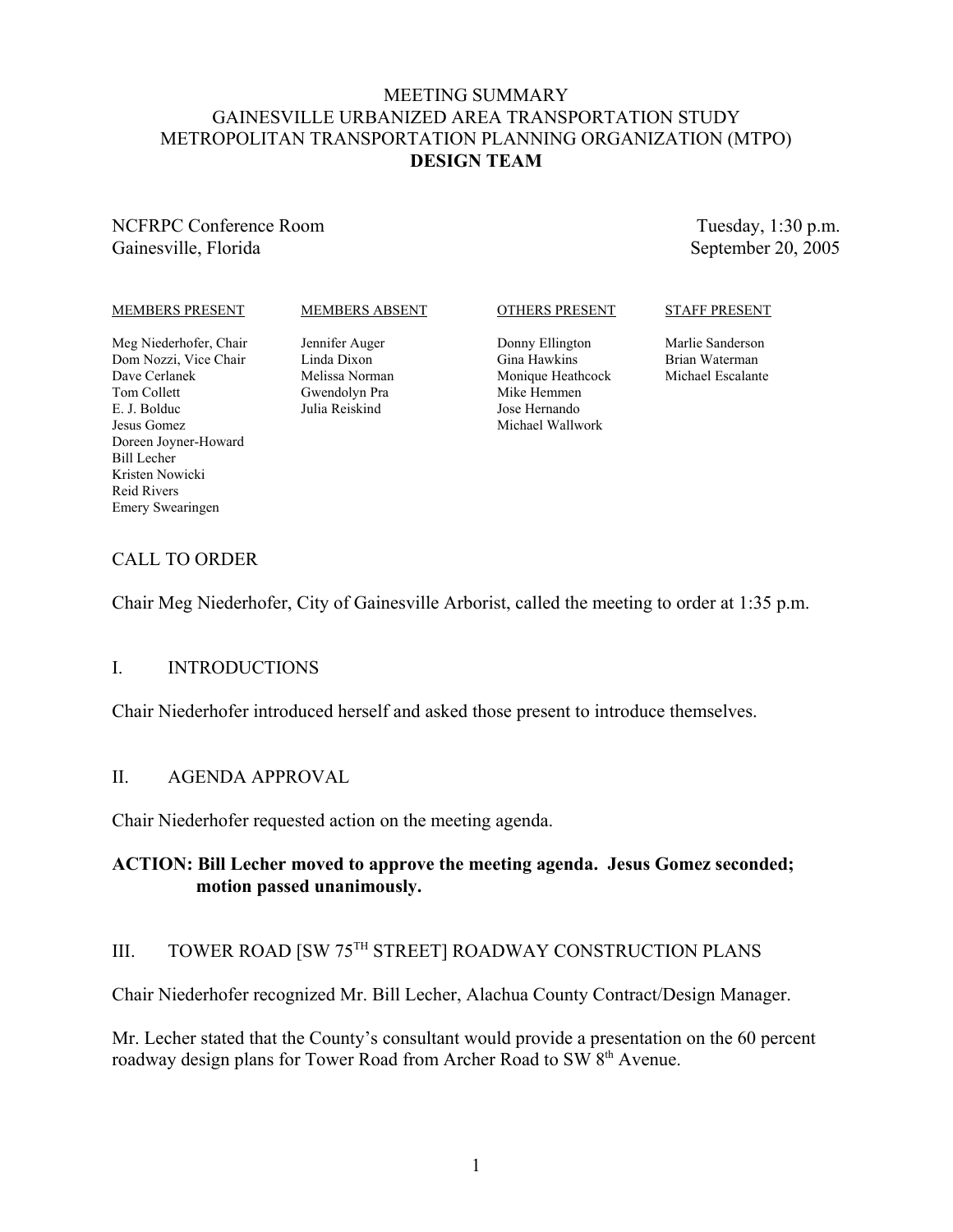Mr. Marlie Sanderson, MTPO Director of Transportation Planning, noted that the Design Teams recommendations would go to the Citizens Advisory Committee and then to the Alachua County Commission.

Mr. Donny Ellington, Causseaux & Ellington (C&E) Principal, introduced the Tower Road project team consisting of Ms. Monique, Heathcock, C&E Project Manager, Mr. Mike Hemmen, HNTB Project Manager, and Mr. Michael Wallwork, Alternative Street Designs Principal.

Ms. Heathcock discussed the 60 percent roadway design plans for Tower Road and answered questions.

Mr. Hemmen discussed VISSIM analysis for this design.

Ms. Heathcock, Mr. Hemmen and Mr. Wallwork continued with their discussion on the 60 percent design plans for Tower Road and answered questions.

# **ACTION: Reid Rivers moved to recommend that the Alachua County Commission approve the Tower Road (from Archer Road to SW 8th Avenue) 60 percent roadway design plans Option # 3- Nine Roundabout Alternative with appropriate traffic calming and consideration of half-bus bay pullouts. Dom Nozzi seconded; motion passed 10 to 1.**

## IV. DESIGN TEAM REVIEW OF LOCALLY CONSTRUCTED PROJECTS AND V. PROPOSED REVISIONS TO THE MTPO'S URBAN DESIGN POLICY MANUAL

Mr. Sanderson stated that the Florida Department of Transportation (FDOT) has sent a letter to the MTPO regarding Design Team review of Local Area Program projects that include federal funds. He said that FDOT wants to know if federally funded projects constructed by local governments should be reviewed by the Design Team. He discussed the Design Team review process and answered questions. He noted that MTPO staff recommends some revisions to the Urban Design Policy Manual. He said that many of the revisions were administrative. He noted that there were two significant revisions involving adding a new streelighting policy and changes to the project referral criteria policy. He discussed the proposed revisions and answered questions.

Ms. Doreen Joyner-Howard, FDOT District 2 Transportation Specialist, discussed FDOT's project review concerns and answered questions.

# **ACTION: Tom Collett moved to recommend that the MTPO approve the proposed revisions to draft MTPO Urban Design Policy Manual including:**

- **1. administrative corrections and updates;**
- **2 addition of Policy 7.9 Streelighting Fixture Policy; and**